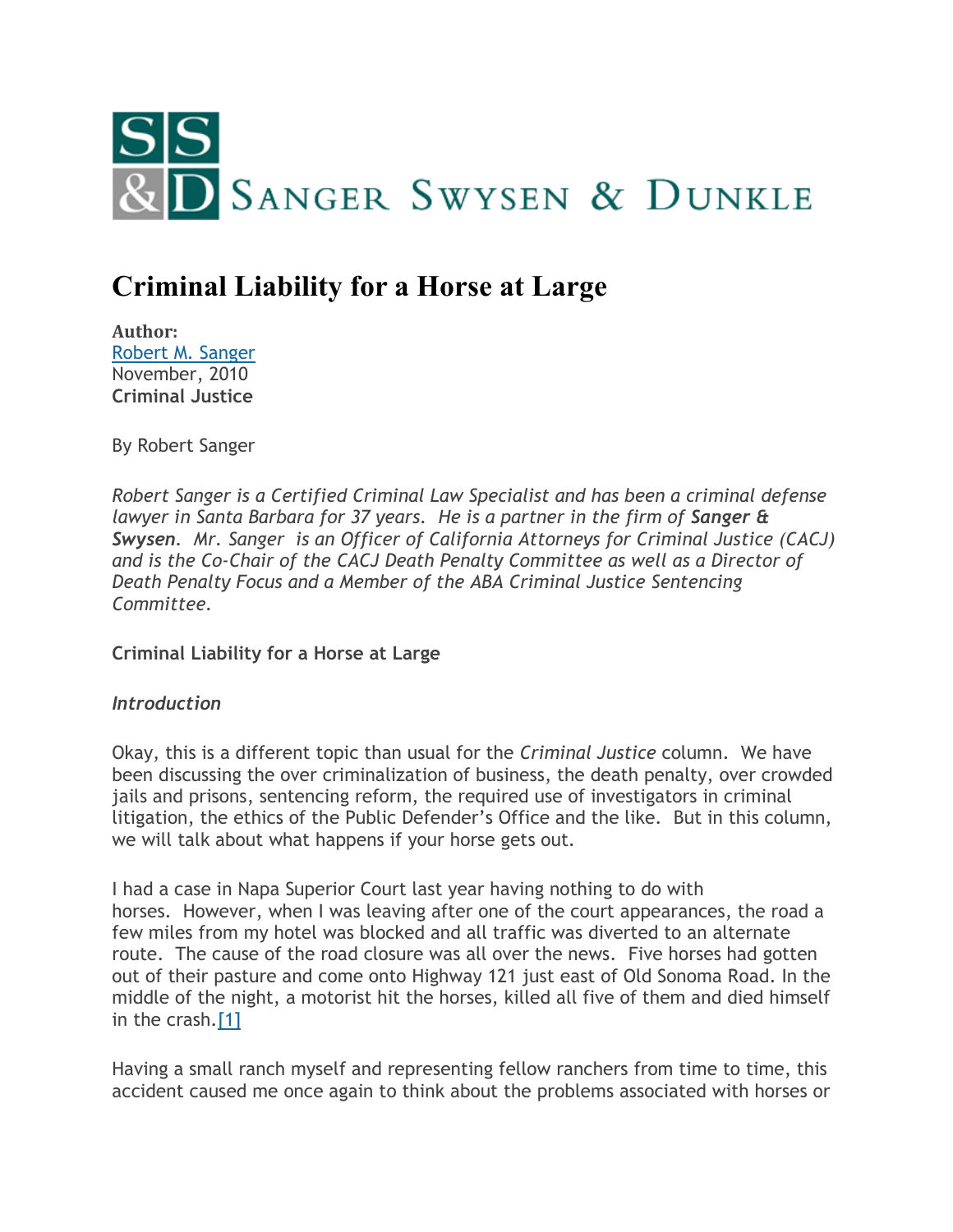cattle at large. In rural areas, including large parts of the County of Santa Barbara, there are horses and livestock fenced next to country roads, state highways and even freeways. Many of us have seen livestock that breached the fence and we have called 911 if they were in danger of getting onto a roadway. The Sheriff and California Highway Patrol generally respond and contain the loose animals until someone can be called.

We know that allowing a large animal to escape creates potential civil liability. We advise our clients to have good fences and adequate liability insurance. But, it turns out, there are circumstances arising out of a horse at large situation that might result in criminal liability. And, yes, Justices of the California Court of Appeal happen to have authored the leading case in the *country* on this very subject.

## *Animal at Large and law Enforcement*

In Santa Barbara County, when a horse or other livestock breaches a fence in the vicinity of a roadway, the Sheriff or California Highway Patrol often gets involved. Passing motorists may call in to report loose animals. The Santa Barbara Sheriff has a Rural Crime Unit which includes a mounted component and they also try to maintain relationships with ranchers. The California Highway Patrol generally does the same. The agencies have access to a branding book so they can locate the owners of lost horses or livestock.

Law enforcement is also aware of the danger that large animals can pose to people on the roads and highways. Seldom is there such an horrific disaster as occurred in Napa on Highway 121 last year. But horses or livestock, particularly at night or in limited visibility, can cause a serious, even fatal automobile crash. This is true of deer and other wild animals as well. The difference, of course, is that the domestic horses and livestock are owned and under the control of humans. And where there is injury or death and a human to blame, there is the potential for litigation.

Law enforcement generally takes the approach of containing the situation. Many officers in this area have ranch experience but even those who do not have some minimal training on how to contain cattle or horses while locating the owners. Sometimes they are able to get the animals back to the other side of the fence, sometimes they can corral them while back up and the owner responds and sometimes they just have to shut down the highway until everything is under control.

Santa Barbara witnessed a bizarre event in 2002 where CHP Officers shot and killed six head of cattle that had broken out. The heifers were grazing in a lettuce field a between 50 and 200 yards from Highway 1 near the Oso Flaco Ranch in Guadalupe. The officers did not consult with the Sheriff's Rural Crime Unit, check the branding books or call State officials who could have located the owner. Instead, after three hours, the CHP Officers shot and killed the heifers with rifles and hand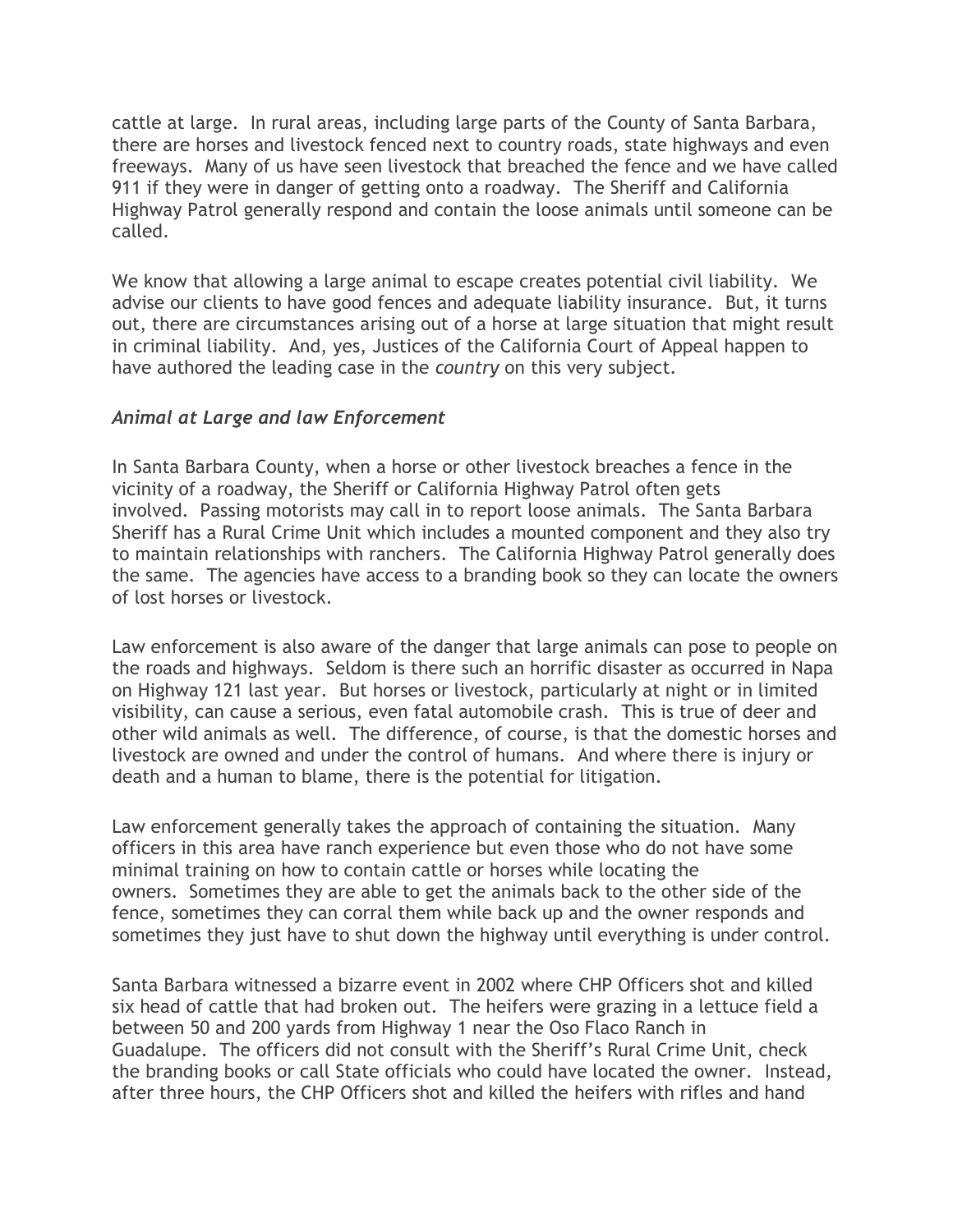guns while they were grazing in a lettuce field[.\[2\]](#page-4-1) But this type of response is unusual.

In other situations, of course, the ranch employees or owners become aware of the fact that the horse or livestock have gotten out and they go about retrieving them without involving law enforcement. And, unlike the tragic situation in Napa or Guadalupe, no one is injured or killed and the animals live to try to escape another day. If there is injury to person or property, there may be civil claims and litigation but that is generally the manner in which the situation is resolved.

## *Criminal Liability*

It turns out that, in California, there is precedent for a criminal prosecution of the owner of a horse for allowing it to escape the pasture if it results in death. This appears to be a novel application of the law and apparently there are no other cases in the country extending criminal liability in this fashion for not keeping a horse contained[.\[3\]](#page-4-2)

The case, *Sea Horse Ranch v. Superior Court of San Mateo County* (1994) 24 Cal.App.4th 446, is still good law although the issue has not been addressed by the California Supreme Court. While it is precedent, there is every reason that it should be strictly construed since it breaks new ground and involves fairly aggravated and specific facts.

In *Sea Horse Ranch*, a motorist was travelling on Highway 1 near Half Moon Bay at about 7:00 p.m. in the month of March. It was dark and there were no street lights or other illumination immediately outside the fence or gates to the Ranch. The motorist hit a horse and the resulting accident caused the death of the passenger, a 76 year old woman. When the CHP arrived they found eight horses running on the highway.

What made this a more aggravated case, however, was what the government contended was actual criminal negligence above and beyond the accidental escape of horses or livestock from a fenced area. The decision in *Sea Horse Ranch* is premised on these kinds of aggravating factors being present.

First, according to the government witnesses, the horses had been contained in corrals and the corral fencing was atrocious The fence posts were old and rotting. Where the horses got out, the cross boards were knocked off the posts. The boards were broken out from the inside, with no sign of vandalism. The cross boards were mounted improperly making them more easily pushed out by animals on the inside. The fence was so dilapidated that when the officer leaned on a cross board, it fell off. There was no reinforcement or electrical deterrent to keep the horses in. In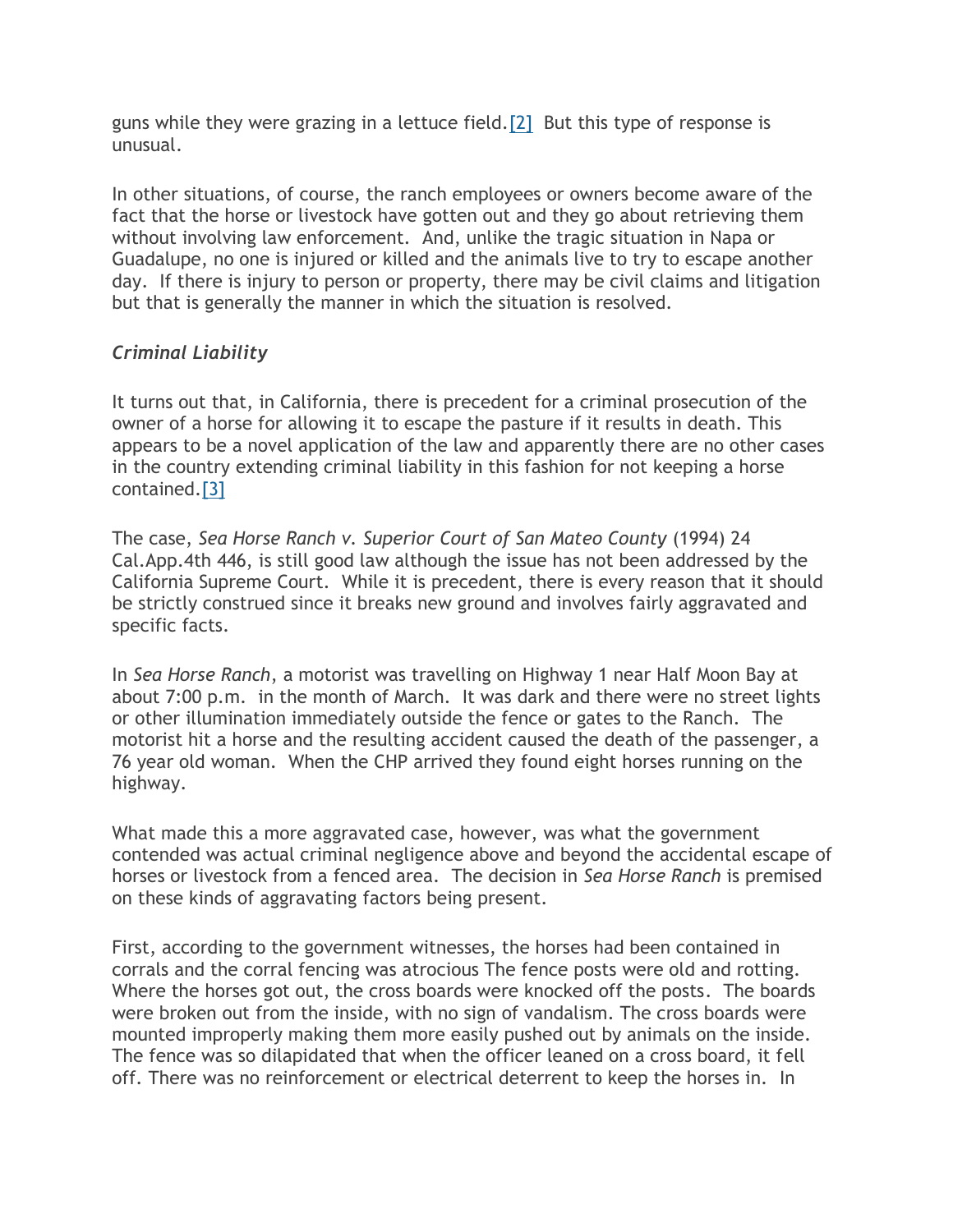addition, there was no perimeter fencing to keep animals on the larger property and off of Highway 1.

Second, there was evidence, though contested, that there had been increasing escapes of horses from the ranch after the ownership charged to the current people who had taken over the premises. There was also testimony that escapes had resulted in horses coming on to Highway 1 on four separate occasions within the prior two year period.

Third, the Court emphasized that there was no lighting at or near the fence or gate abutting Highway 1. It is hard to determine how much weight the Court put on this fact. It seems that it is more likely to be the case that there is not lighting on rural highways and it is hard to imagine a rule that ranch owners would have to keep all fences abutting roadways lit. In addition to the incomprehensible environmental cost of lighting all ranchland fences abutting highways, such a statewide requirement, if met, would probably make California uniquely visible from space.

The *Sea Horse Ranch* case, though is still fairly limited in scope. It was heard by the Court of Appeal on a Writ of Prohibition based on a denial of a Motion pursuant to 995 of the Penal Code. That means that the Court was deciding only if there was probable cause for the magistrate to hold the defendants to answer at the end of a preliminary hearing. The findings of the magistrate hearing the preliminary hearing were given deference and the standards, including admission of hearsay, are much different than trial. The Court reversed the holding order as it pertained to a misdemeanor charge of keeping a mischievous animal under Penal Code 399. But it held that there was sufficient evidence adduced that the named individual defendant, who was also president of the corporation owning the property, had personal knowledge and involvement. This was enough to allow the case to go to trial for involuntary manslaughter against the individual and the corporation.

## *What to Do?*

For those advising ranch owners, this is one more reason to remind them that compliance with regulations and common safety practices is critical. As with all operations, there are seemingly endless rules and regulations promulgated by federal, state and local entities. Where there are no regulations, adherence to common practices will help avoid liability. In *Sea Horse Ranch* there were several things that could have been done regarding the fence itself. They could have lined the wooden fence with no-climb wire fencing; they could have nailed the cross-boards to the inside of the posts to keep them from being pushed out; they could have used an electric wire inside the fence; they could have maintained the wooden fencing or replaced it with vinyl or metal; and they could have had a perimeter fence between the property and the highway.